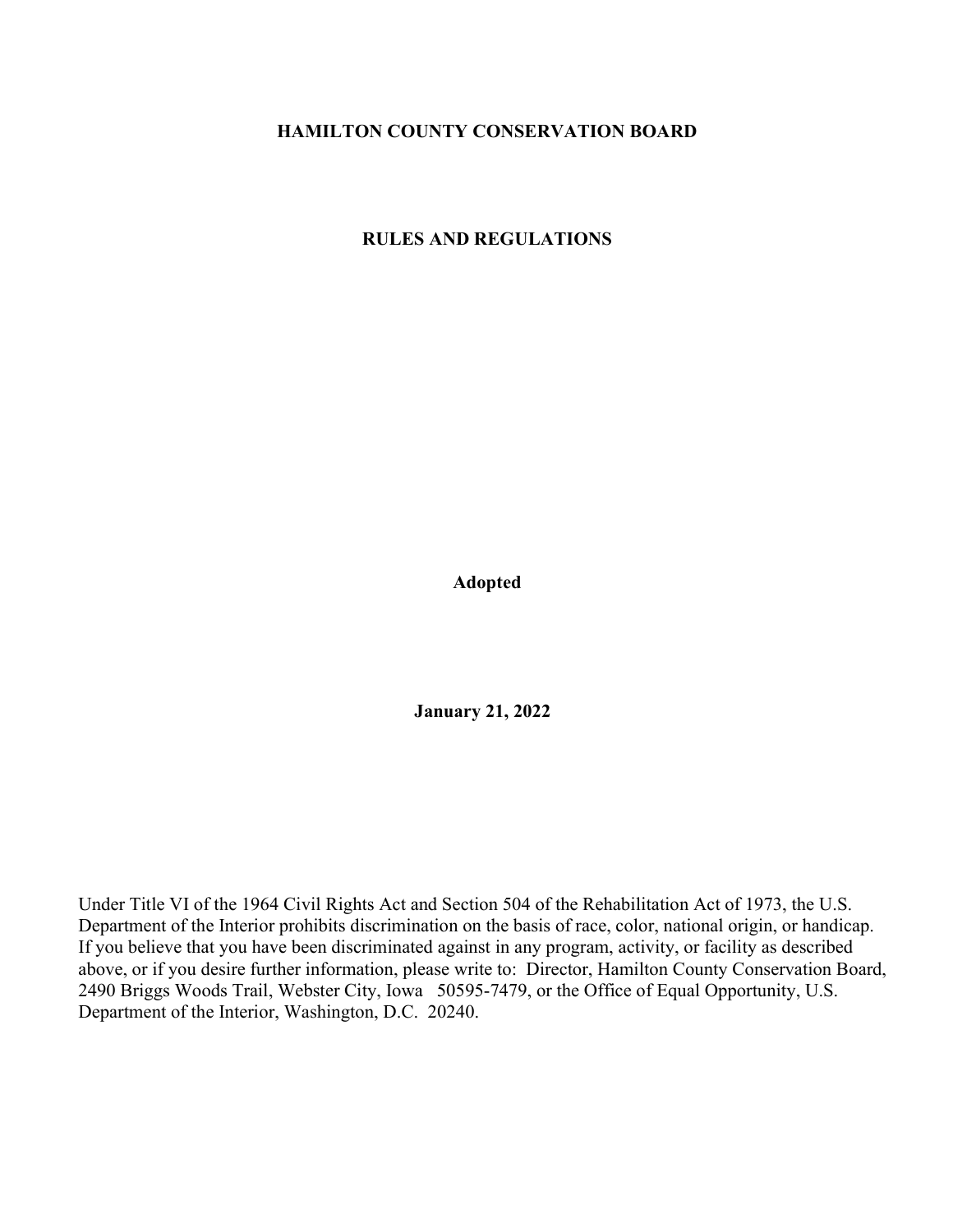# HAMILTON COUNTY CONSERVATION BOARD

# RULES AND REGULATIONS

| <b>CHAPTER III:</b> |                                                               |
|---------------------|---------------------------------------------------------------|
|                     |                                                               |
| <b>CHAPTER V:</b>   | Hamilton County Conservation Board Rules – Specific Areas  10 |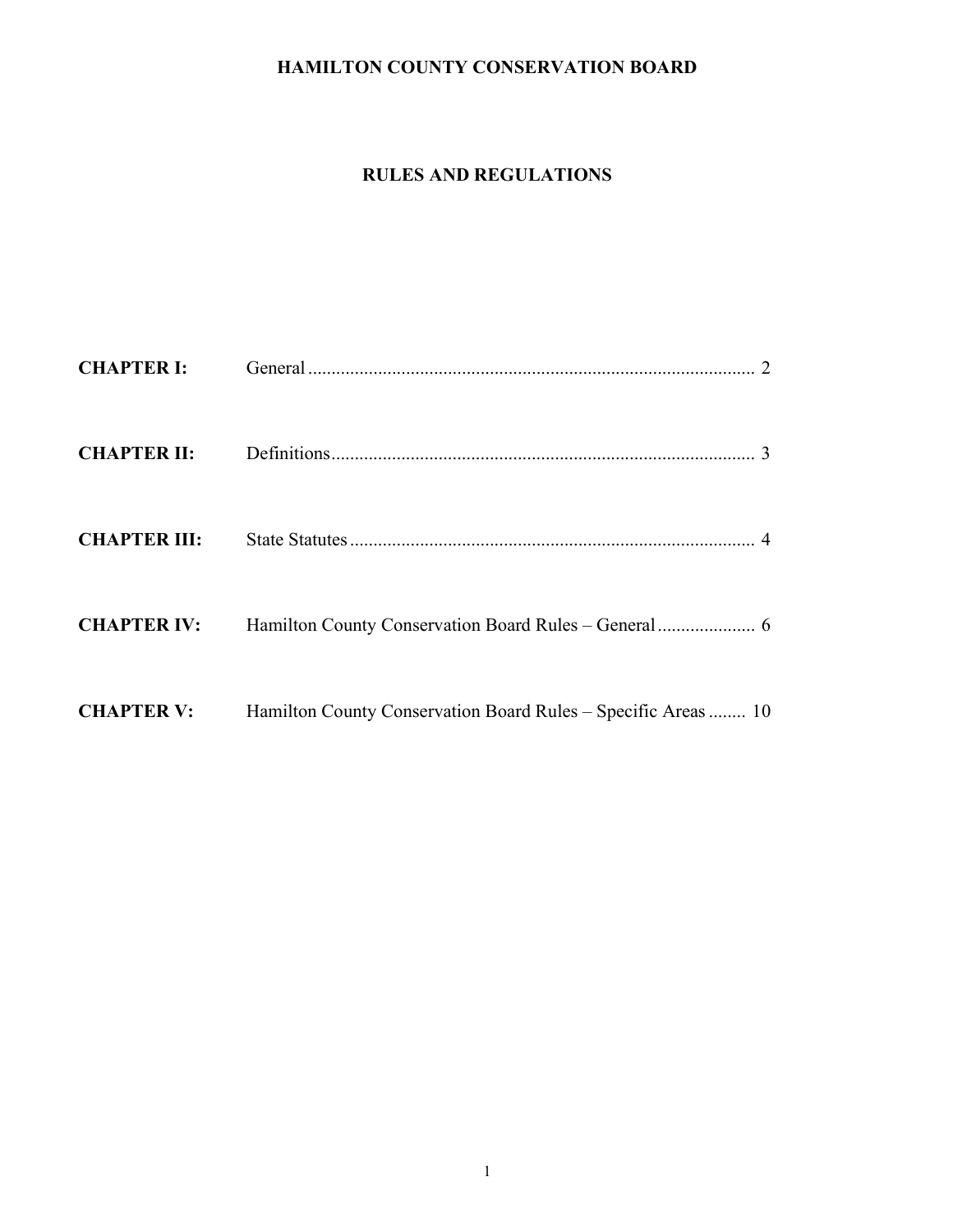## HAMILTON COUNTY CONSERVATION BOARD

## RULES AND REGULATIONS

## CHAPTER I: GENERAL

SCOPE. By the authority granted to the Hamilton County Conservation Board by the laws of the State of Iowa Chapter 350.5 of the Code of Iowa 2007 the following rules and regulations are deemed by said Board to be necessary for the protection, regulation and control of all areas under the jurisdiction and management of said Board.

The rules and regulations governing the use of park and recreation areas are intended to protect the visitor and the area itself from abuse and misuse. In addition to the rules and regulations adopted by the Hamilton County Conservation Board, all state laws apply to conduct in county areas. Chapters 461A.35 through 461.57 of the Code of Iowa 2017 Public Lands and Waters, apply to county park and recreation areas unless modified by the Conservation Board. The traffic laws of the State of Iowa apply to county park and recreation area roads in the same manner as they apply to state roadways. Other chapters of the Code of Iowa concerning alcoholic beverages and destruction of public buildings apply in all county park and recreation areas.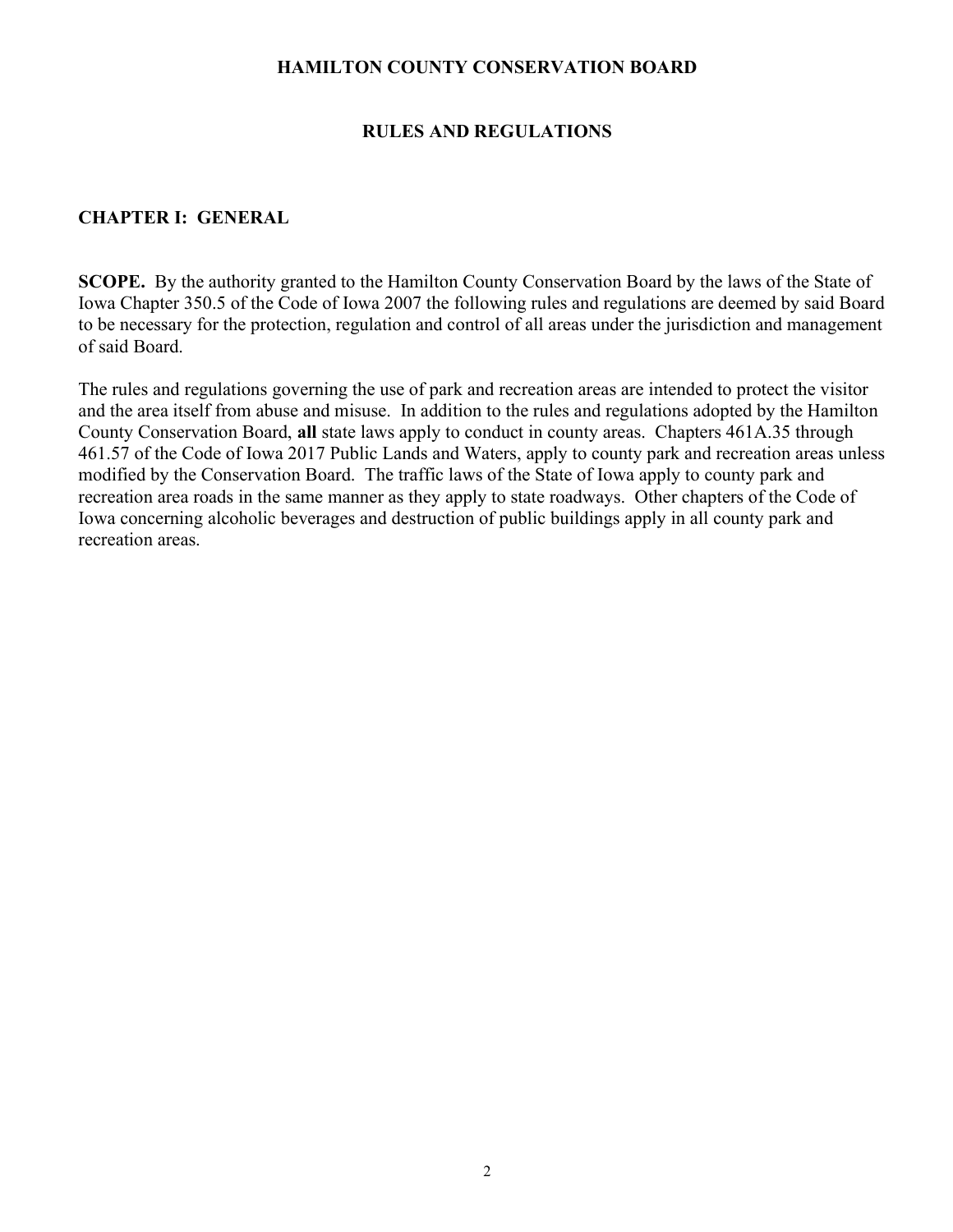## CHAPTER II: DEFINITIONS

Pursuant to the authority of Chapter 350.5 of the Code of Iowa (2007), the Hamilton County Conservation Board hereby promulgates and places into effect the following regulations. The following terms, as used in these regulations, shall, for the purpose of these regulations, have the meanings assigned hereto, unless a different meaning is clearly indicated.

- 1. "BOARD" shall mean the Hamilton County, Iowa, Conservation Board.
- 2. "AREA" shall mean all or any part of the land and/or water owned, leased, managed or other means under the control or governed by the Hamilton County Conservation Board.
- 3. "DIRECTOR" shall mean the Executive Director of the Hamilton County Conservation Board or the Board's designated representative.
- 4. "OFFICER" shall mean the Director in addition to any employee he may designate as law enforcement officers who shall have all powers conferred by law on peace officers in the enforcement of the laws of the State of Iowa and the apprehension of violators thereof.
- 5. "SPECIAL USE PERMIT" shall mean any use permit, issued by the director, pursuant to authority delegated by the Board, and signed by the Director or the Director's authorized representative.
- 6. "OFFICIAL SIGNS" shall mean signs provided for in the Iowa State Department of Transportation Manual on Uniform Traffic Control Devices for Iowa Streets and Highways and other signs designated from time to time by the Board.
- 7. "NOISE" shall mean any loud, confused or senseless shouting or outcry; a sound lacking in agreeable musical quality or which is noticeably unpleasant or loud, and raucous noise causes distress to others.
- 8. "SNOWMOBILE" shall mean a motorized vehicle weighing less than one thousand pounds which uses sledtype runners or skis, endless belt-type tread, or any combination of runners, skis, or tread, and is designed for travel on snow or ice.
- 9. "ALL TERRAIN VEHICLES" means a motorized floatation-tire vehicle with not less than low pressure tires, but not more than six low pressure tires, that is limited in engine displacement to less than eight hundred cubic centimeters and in total dry weight to less than seven hundred fifty pounds and that has a seat or saddle designed to be straddled by the operator and handlebars for steering control.
- 10. "HUNTING" shall be defined as the act of pursuing or attempting to take a legal game animal or bird.
- 11. "CAMP" or "CAMPING" shall mean the use of a shelter such as tent, trailer, motor vehicle, tarpaulin, or sleeping bag for temporary residence at a campground.
- 12. "CAMPGROUND" shall mean any area designated by the Board for camping.
- 13. "CAMPSITE" shall mean a segment of a campground designated by the Board for camping by a camping unit or camping party.
- 14. "CAMPING UNIT" shall mean either a single tent not larger than 140 square feet in size at its base, pickup camper, motor home or converted bus, recreation trailer, or a motor vehicle used for a camp by a camping party, except those shelters used exclusively for dining purposes, plus, at the option of said camping party, a second or additional tent of equal or smaller size, if same is used and occupied by minor members of that camping party.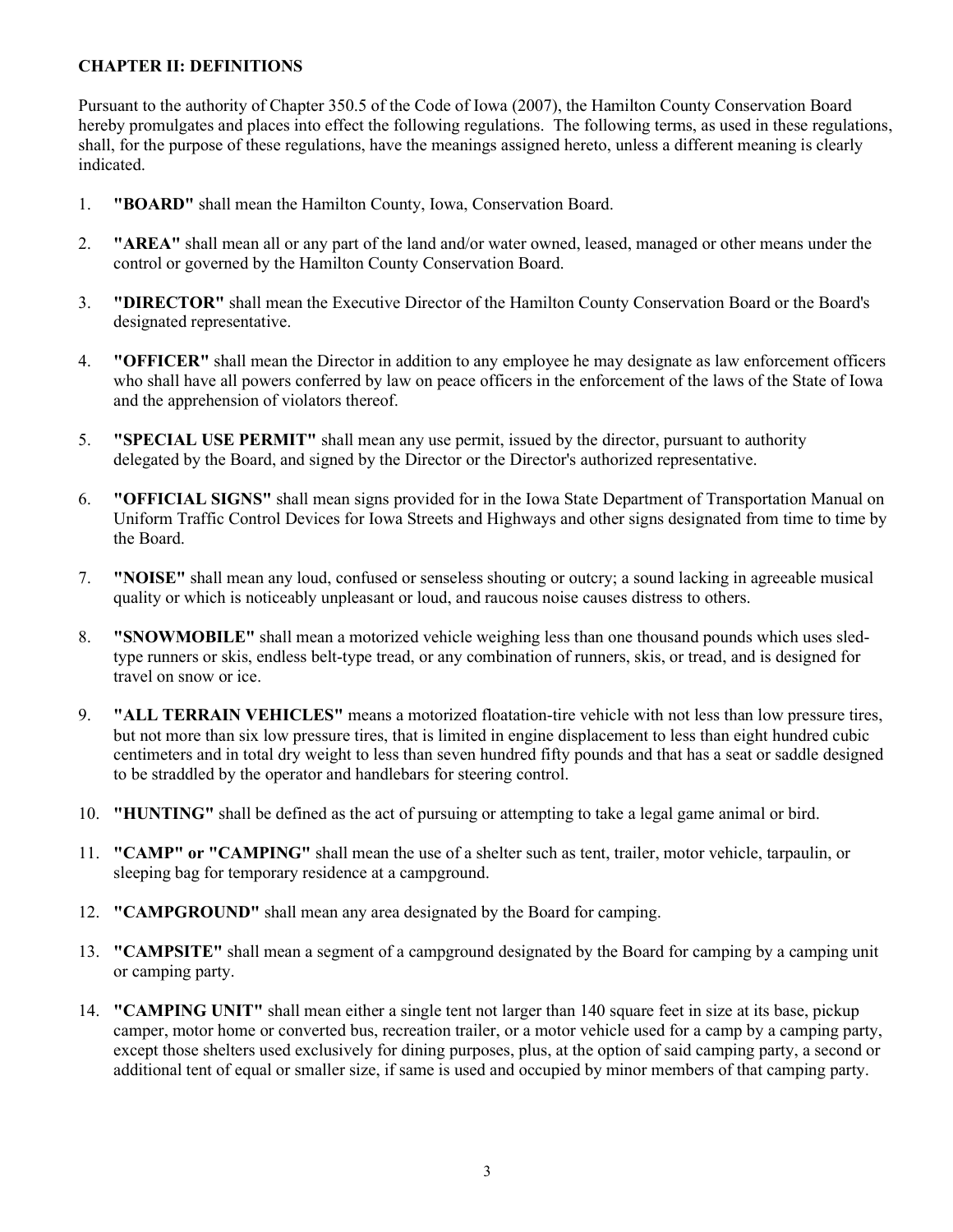## CHAPTER III: STATE STATUES

SCOPE. The following portions of the State Code of Public Lands and Waters apply to County Parks and Recreation Areas.

#### 461A.35 PROHIBITED DESTRUCTIVE ACTS

It shall be unlawful for any person to use, enjoy the privileges of, destroy, injure or deface plant life, trees, buildings, or other natural or material property, or to construct or operate for private or commercial purpose any structure, or to remove any plant life, trees, building, sand, gravel, ice, earth, stone, wood or other natural material, or to operate vehicles, within the boundaries of any state park, preserve, or stream or any other lands or waters under the jurisdiction of the Board for any purpose whatsoever, except upon the terms, conditions, limitations and restrictions as set forth by the commission.

#### 461A.36 SPEED LIMIT

The maximum speed limit of all vehicles on state park and preserve drives, roads and highways shall be thirtyfive miles per hour. All driving shall be confined to designated roadways. Whenever the commission shall determine that the speed limit hereinbefore set forth is greater than is reasonable or safe under the conditions found to exist at any place of congestion or upon any part of the park roads, drives or highways, said Board shall determine and declare a reasonable and safe speed limit thereat which shall be effective when appropriate signs giving notice thereof are erected at such places of congestion or other parts of the park roads, drives or highways.

#### 461A.37 EXCESSIVE LOADS

Excessively loaded vehicles shall not operate over state park or preserve drives, roads or highways. The determination as to whether the load is excessive will be made by the director or the director's representative and will depend upon the load and the road conditions.

#### 461A.38 PARKING

All vehicles shall be parked in designated parking areas, and no vehicle shall be left unattended on any state park or preserve drive, road or highway, except in the case of an emergency.

#### 461A.39 HITCHING TO TREES

No horse or other animal shall be hitched or tied to any tree or shrub, in such a manner as to result in injury to State property.

#### 461A.40 FIRES

No fires shall be built, except in a place provided therefore, and such fire shall be extinguished when site is vacated unless it is immediately used by some other party.

#### 461A.41 REMOVING PLANTS, FLOWERS OR FRUIT

No person shall, in any manner, remove, destroy, injure or deface any tree, shrub, plant, or flower, or the fruit thereof, or disturb or injure any structure or natural attraction, except that upon written permission of the commission certain specimens may be removed for scientific purposes. This section shall not apply to activities of the commission or its officers, or employees when caring for and managing State owned land and waters under the jurisdiction of the commission. This section shall not apply to the gathering or removal of any tree, shrub, plant, flower, fruits, structures or natural attractions under terms, conditions, limitations and restrictions adopted by the commission as rules under chapter 17A. (For exceptions, see CHAPTER 4.3 COLLECTION OF FRUITS OR NUTS.)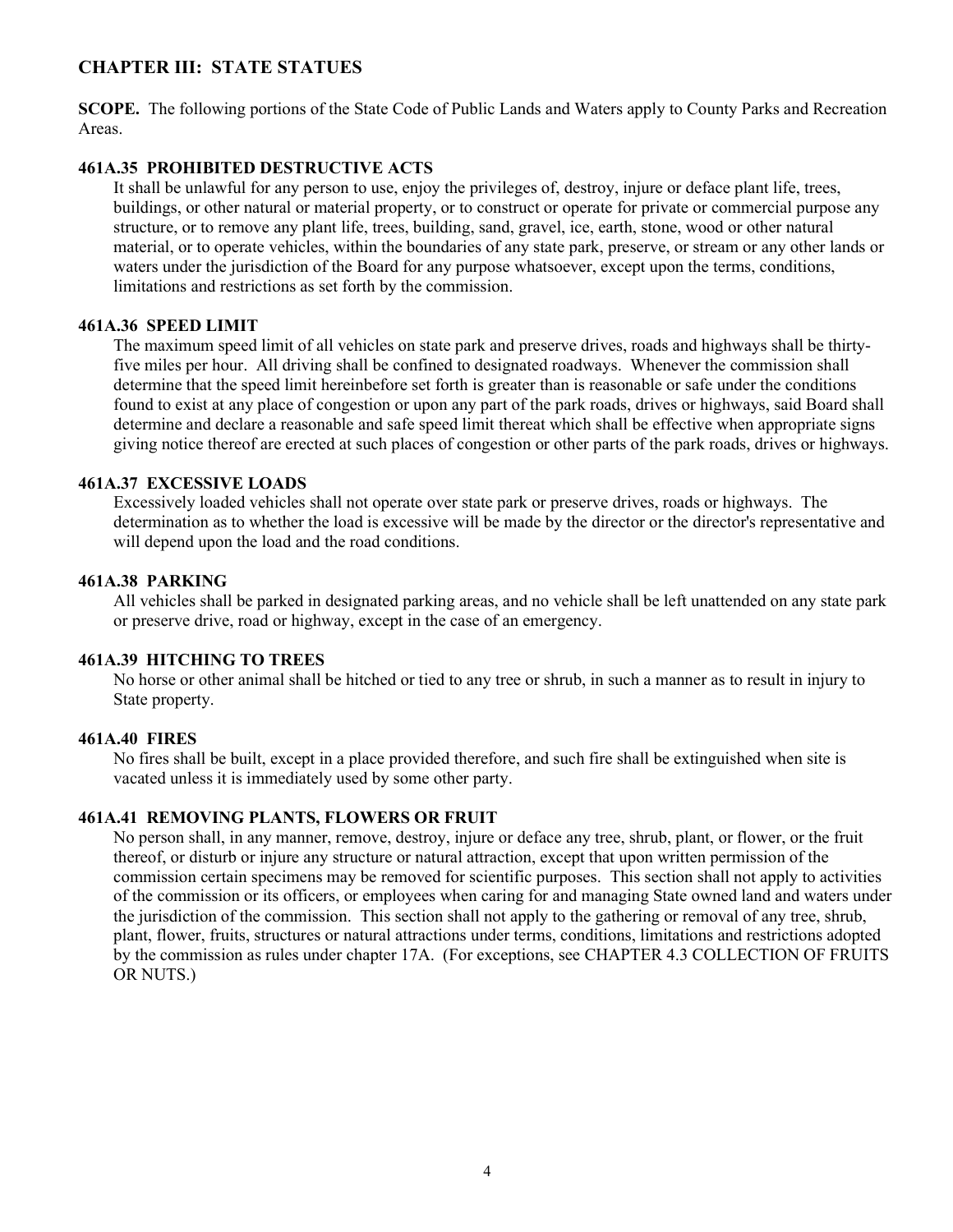#### 461A.42 USE OF FIREARMS, EXPLOSIVES, WEAPONS, AND FIREWORKS PROHIBITED - **EXCEPTIONS**

The use by the public of firearms, fireworks, explosives, and weapons of all kinds is prohibited in all State parks and preserves, except preserves or potions of preserves designated as hunting areas by the State advisory board on preserves upon the request of the commission. However, any person may use a bow and arrow with attached bow fishing reel and ninety-pound minimum line attached to the arrow to take rough fish under rules and regulations prescribed by the commission. (For exceptions, see CHAPTER 4.4 USE OF FIREARMS

#### 461A.43 LITTERING GROUNDS

No person shall place any waste, refuse, litter or foreign substance in any area or receptacle except those provided for that purpose.

#### 461A.44 PROHIBITED AREAS

No person shall enter upon portions of an State park or preserve in disregard of official signs forbidding same, except by permission of the director or the director's representative.

#### 461A.45 ANIMALS ON LEASH

No privately owned animal shall be allowed to run at large in any state park or preserve or upon lands or in waters owned by or under the jurisdiction of the commission expect by permission of the commission. Every such animal shall be deemed as running at large unless the owner carries such animal or leads it by a leash or chain not exceeding six feet in length, or keeps it confined in or attached to a vehicle. (For exceptions, see CHAPTER 4.6 TRAINING AND EXERCISING DOGS.)

#### 461A.46 CLOSING TIME

Except by arrangement or permission granted by the director or the director's authorized representative, all persons shall vacate state parks and preserves before ten-thirty o'clock p.m. Areas may be closed at an earlier or later hour, of which notice shall be given by proper signs or instructions. The provisions of this section shall not apply to authorized camping in areas provided for that purpose.

#### 461A.47 CAMPING

The commission is hereby authorized to fix fees for camping and other special privileges which shall be in such amounts as may be determined by the commission upon a basis of the cost of providing and reasonable value of such privileges.

## 461A.48 CAMPING AREAS

No person shall camp in any portion of a state park or preserve except in portions prescribed or designated by the commission.

#### 461A.49 TIME LIMIT

No camping unit shall be permitted to camp for a period longer than that designated by the commission for the specific state park or preserve, and in no event longer than for a period of two weeks.

#### 461A.50 REGISTERING - VACATING

Any person who camps in any state park or preserve shall register the person's name and address with the park custodian and advise the custodian when the camp is vacated.

#### 461.51 CAMPING REFUSED

Custodians are given authority to refuse camping privileges and to rescind any and all camping permits for cause.

#### 461A.57 PENALTIES

Any person violating any of the provisions of Chapter 461A.35 to 461.56 and Chapter 461A.85 is guilty of a simple misdemeanor.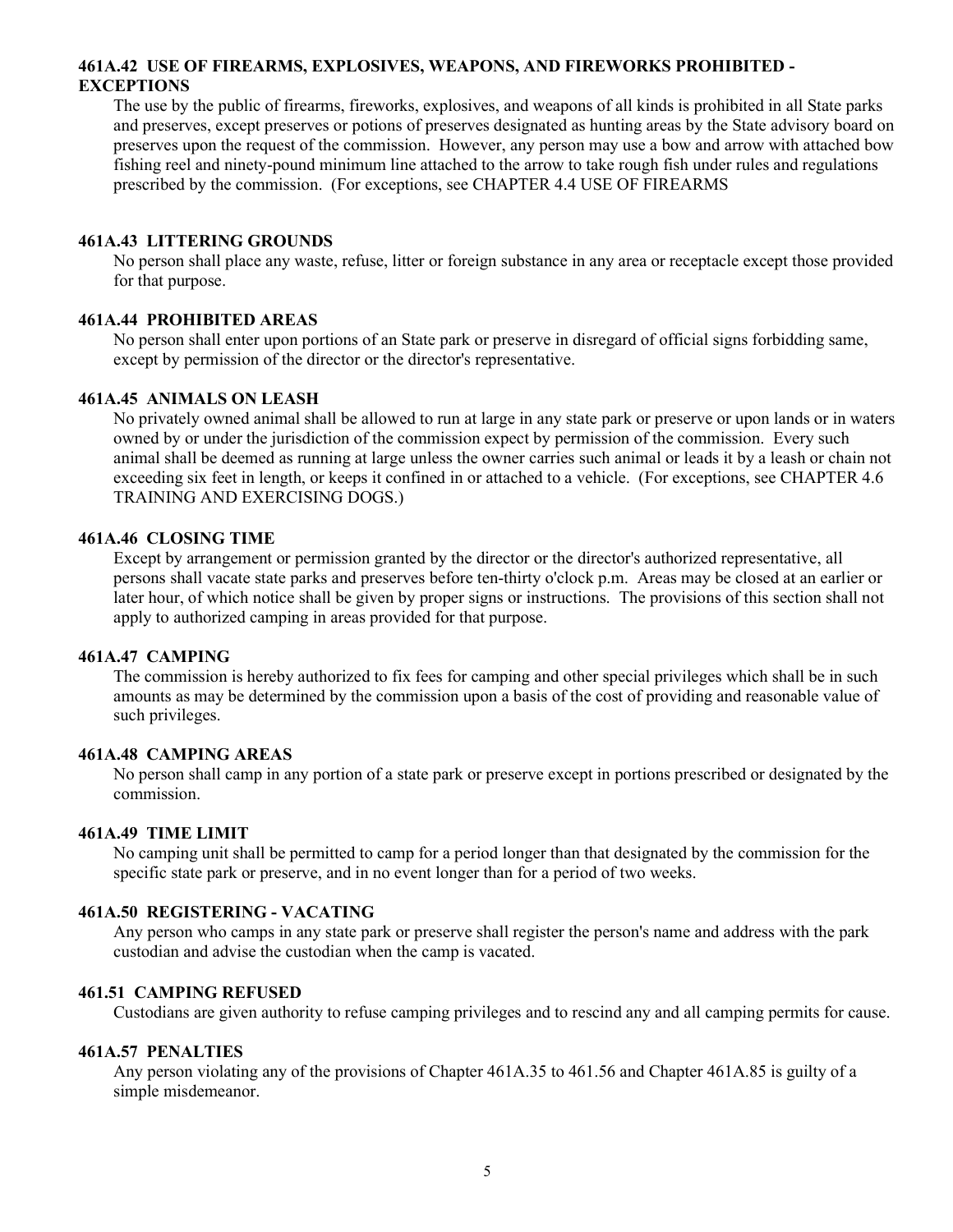#### 123.46 CONSUMPTION IN PUBLIC PLACES

A person shall not use or consume alcoholic liquor, wine, or beer upon the public streets or highways. A person shall not use or consume alcoholic liquor in any public place except premises covered by a liquor control license.

### 350.5 REGULATIONS - PENALTY - OFFICERS

The county conservation board may make, alter, amend or repeal regulations for the protection, regulation and control of all museums, parks, preserves, parkways, playgrounds, recreation centers, and other property under its control. The regulations shall not be contrary to, or inconsistent with, the laws of this state. The regulations shall not take effect until ten days after their adoption by the board and after their publication as provided in Chapter 331.305 and after a copy of the regulations has been posted near each gate or principal entrance to the public ground to which they apply. After the publication and posting, a person violating a provision of the regulations which are then in effect is guilty of a simple misdemeanor. The board may designate the director and those employees as the director may designate as police officers who shall have all the powers conferred by law on police officers, peace officers, or sheriffs in the enforcement of the laws of this state and apprehension of violators.

### 350.10 STATURES APPLICABLE

Chapters 461A.35 through 461A.57 of the Code of Iowa (2007), apply to all lands and waters under the control of a county conservation board , in the same manner as if the lands and waters were state parks, lands, or waters. As used in Chapters 461A.35 through 461A.57 of the Code of Iowa (2007), "natural resource commission" includes a county conservation board, and "director" includes a county conservation board or its director, with respect to lands or waters under the control of a county conservation board. However, Chapters 461A.35 through 461A.57 of the Code of Iowa (2007), may be modified or superseded by rules adopted as provided in Chapter 350.5 of the Code of Iowa (2007).

## CHAPTER IV: HAMILTON COUNTY CONSERVATION BOARD GENERAL RULES AND REGULATIONS

### 4.1 SCOPE.

The provisions of these regulations apply to all county conservation areas.

#### 4.2 FEES AND CHARGES

It shall be unlawful for any person or persons to enter or use any facilities for which entrance fees or user fees are prescribed without payment of same, except those persons on official business or authorized by special user permits.

#### 4.3 COLLECTION OF FRUITS AND NUTS

Chapter 461A.41 of the Code of Iowa (2007), entitled "Removing plants, flowers or fruit" is hereby modified under the authority of Chapter 350.10 of the Code of Iowa (2007), as follows: During the hours the areas are open to the public, it shall be lawful to collect the fruit of all nut and berry producing plants for home use provided the collector is not otherwise damaging the parent plant. This shall apply also to mushrooms and wild asparagus. Collection of any of these items for any commercial purposes is expressly prohibited.

#### 4.4 USE OF FIREARMS

Chapter 461A.42 of the Code of Iowa (2007), entitled "Use of firearms prohibited - exceptions" is hereby modified under the authority of Chapter 350.10 of the Code of Iowa (2007), as follows: It shall be lawful to hunt or pursue game as otherwise provided for in the Code of Iowa in or on all areas designated from time to time as public hunting areas by the Board. The conservation department shall post all such areas with official signs to constructively notify the public that this activity is lawful. It shall be unlawful to target shoot (including clay targets) at any time in or on any of the land owned or managed by the Hamilton County Conservation Board. Hunters are required to use, and can possess, only non-toxic shot while hunting migratory game birds, resident game birds, game animals or furbearers (excluding deer and wild turkey) on all land owned or managed by the Hamilton County Conservation Board.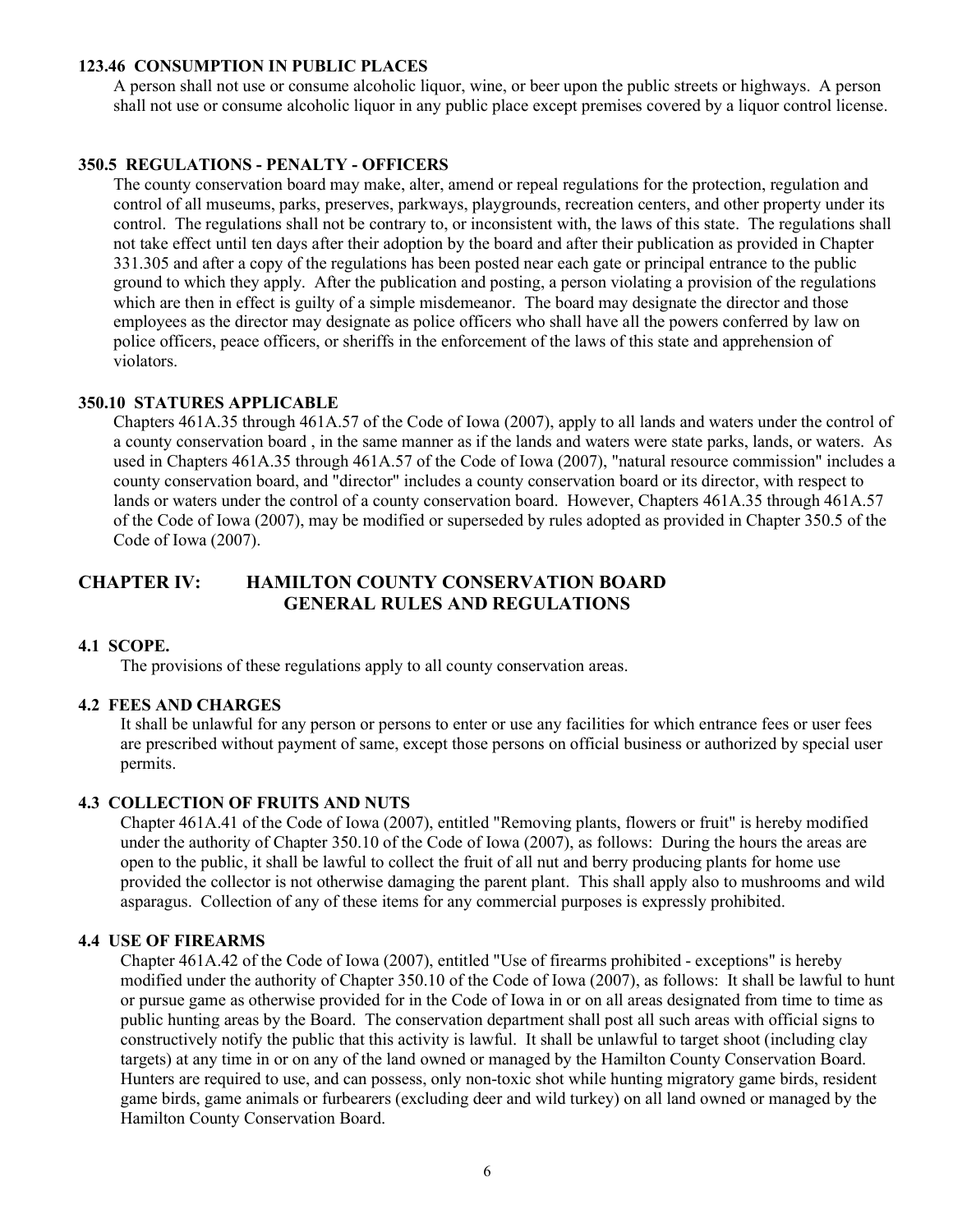#### 4.5 BLINDS AND TREE STANDS RESTRICTED

The use or construction of blinds or tree stands is prohibited except as provided herein. No person shall cut or in any way sever or alter in any manner as to damage plant material or any natural feature for the purpose of constructing a blind or tree stand. No person shall drive or otherwise place any nails, spikes, pin or any other metal object into any tree for the purpose of constructing a blind or tree stand nor to facilitate access to a blind or tree stand. Portable blinds or tree stands capable of being moved by one person from one location to another and which are capable of being removed daily may be used provided that such devices do not in any way damage any natural feature of the area. All tree stands must be removed within 10 days of closing of the hunting season.

#### 4.6 TRAINING AND EXERCISING DOGS

Chapter 461A.45 of the Code of Iowa (2017), entitled "Animals on Leash" is hereby modified under the authority of Chapter 350.10 of the Code of Iowa (2017), as follows: The training or exercising of dogs not on a leash shall be permitted on any area designated by official signing. It shall be unlawful to permit dogs to run at large for the purpose of training or exercising them, from March 15 through July 15, in or on all areas designated as public hunting areas by the Board or zones within areas not open to hunting. The Board may for cause close any area or portion of any area to all dogs and the training or exercising of dogs. The training or exercising of dogs not on a leash shall also be permitted in the Gordons' Marsh Young Hunter Education Area during February 1-March 14 and July 16-August 31. It shall be unlawful to permit dogs to run at large for the purpose of training or exercising them, from March 15-July 15 and September 1-January 31, in or on the area defined as the Gordons' Marsh Young Hunter Education Area.

## 4.7 HUNTING RESTRICTED

Except as otherwise provided by law, in or on any area not designated as a public hunting area by the Board, it shall be unlawful to hunt or pursue game or in any way molest game or any wild animal or to use or carry firearms, including, but not limited to air rifles, bow and arrows, and sling shots or to carry or possess inflammable or explosive material or other dangerous articles or substances. This provision shall exclude propane or white gas lanterns or cooking apparatuses.

The area defined as Gordons' Marsh Young Hunter Education Area is designated by official signing as a Restricted Hunting Area. It shall be lawful to hunt or pursue game in this area only for those individuals who have been issued a Special User Permit from the conservation department prior to engaging in this activity. All specific rules and regulations pursuant to the area and the issuance of this permit must be obeyed.

#### 4.8 NOISE PRODUCING DEVICES

It shall be unlawful to operate or use any radio, television, stereo, musical instrument, electric generating plants, power saws or similar equipment in or on any area in such a manner as to create excessive noise and/or disturb other persons. Said equipment shall under no circumstances be used between the hours of 10:30 p.m. and 5:00 a.m.

#### 4.9 RECREATION USES

It shall be unlawful to occupy any portion of any area under the control of the Board for the purpose of washing or repairing vehicles, advertising, political campaigning, peddling, hawking, soliciting, begging, or any other commercial activity or any other purpose not primarily recreational, except for concessionaires acting under a contract or prior authorization issued by the Board or the Director.

#### 4.10 USE OF HORSES RESTRICTED

It shall be unlawful to ride, lead or otherwise allow the entry of horses or horse drawn vehicle except on public roadways and parking lots. No horse in any manner shall be allowed on trails unless so designated by official signing.

## 4.11 ATVs AND SNOWMOBILES

It shall be unlawful to operate any snowmobile, all-terrain vehicle, UTV or Side by Side not licensed, or registered as provided for in Section 321 and Section 321G of the Code of Iowa on any lands under the control of the Board except by the authority so given by the Director or the Director's authorized representative. Properly licensed and registered said vehicles may operate on designated main road ways within the parks, and must follow all motor vehicle requirements to do so. All said vehicles are strictly prohibited on recreational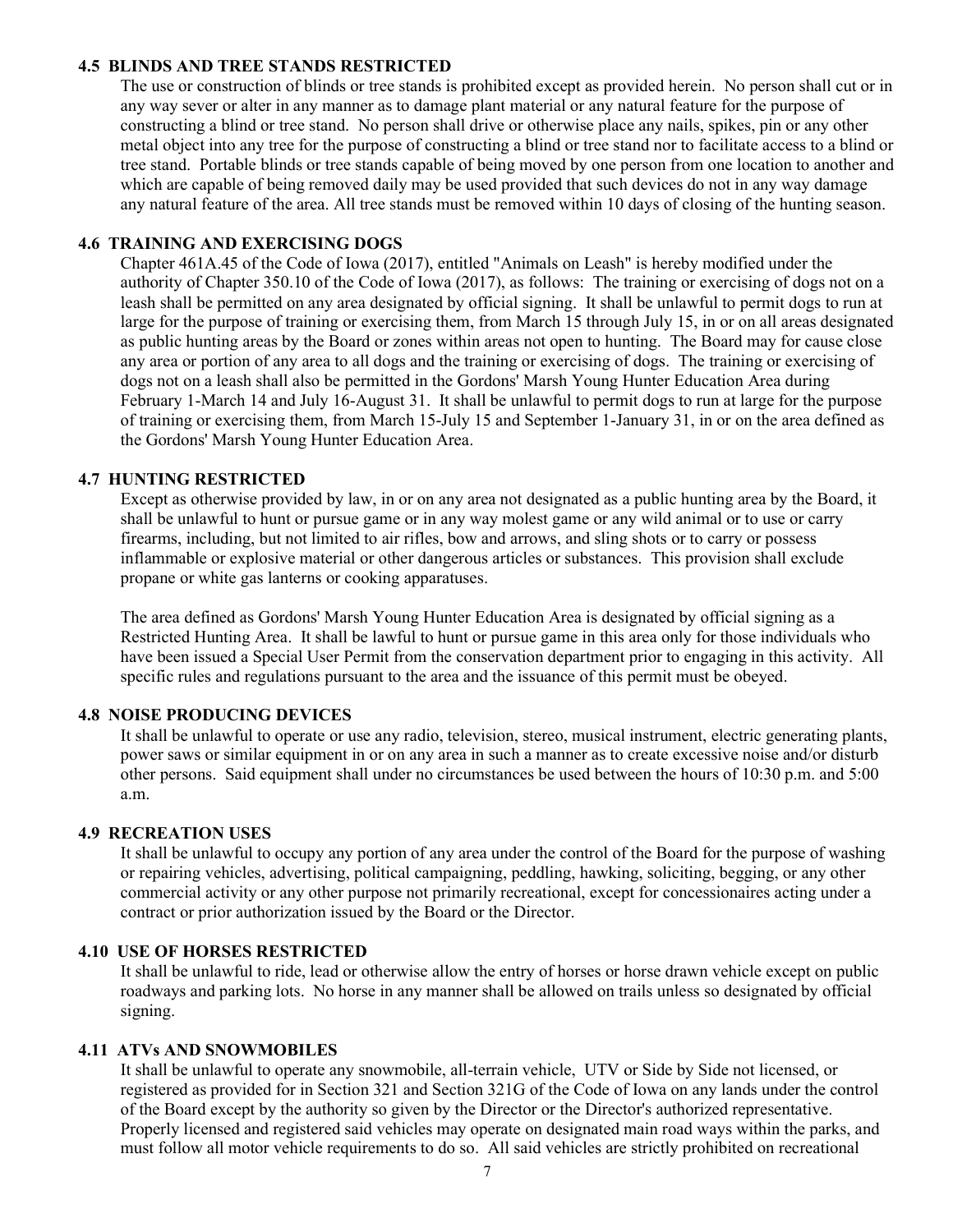trails and in wildlife management and public hunting areas managed by the board.

#### 4.12 TRAPPING

It shall be unlawful to trap on any land or water under the control of the Board without a Special User Permit issued by the Director or an authorized representative of the Director.

### 4.13 SWIMMING RESTRICTED

It shall be unlawful to swim, wade or engage in related water sports on any bodies of water under the control of the Board except waters specifically designated by the Board for that purpose. Wading for the purpose of hunting or fishing is allowed. Swimming is restricted to designated swimming areas. No swimming is allowed between sunset and 7:00 a.m. No pets or glass will be allowed on the designated beach areas.

## 4.14 DOMESTIC REFUSE NOT PERMITTED

It shall be unlawful to transport garbage, refuse or litter into any area under the control of the Conservation Board for the purpose of disposing of this material in any refuse or litter container placed in the area or on the ground of any area.

### 4.15 BOATS UNATTENDED/ CANOE AND KAYAKS PERMITTED

It shall be unlawful to leave unattended any boat or other form of water conveyance on or attached in any way to the land under the control of the Board for more than 12 consecutive hours, except in certain specified areas which may be designated from time to time. Properly registered canoes and kayaks are permitted on the Boone River, Little Wall Lake and Briggs Woods Lake. Canoes and kayaks are not allowed on tributary streams within Hamilton County Parks, unless they are permitted with an organized group for safety and educational purposes. Organized groups must apply and receive a special permit before activity begins.

#### 4.16 MOTOR VEHICLES UNATTENDED NOT PERMITTED

It shall be unlawful to leave any motor vehicle unattended on any area under the control of the Board after park hours without the permission of the Officer or an authorized representative.

#### 4.17 OFFICIAL SIGNS

No person shall enter upon portions of any area under the control of the Conservation Board in disregard of official signs prohibiting the same, except by permission of the Conservation Board, its Director or the Director's authorized representative.

### 4.18 POSSESSION AND CONSUMPTION OF ALCOHOLIC BEVERAGES PROHIBITED

It shall be unlawful for any person or group on or in any area under the control of the Board to sell, possess, use, consume or otherwise in any manner to have any beer or alcoholic beverages in a keg or any other container larger than one gallon without first obtaining a special use permit from the Director or authorized representative.

#### 4.19 PARK HOURS

Between April 1 and October 31, all persons shall vacate all county areas between the hours of 10:30 p.m. and 5:00 a.m. of the following day with the exception of registered campers. Between October 31 and April 1, winter hours for walk in traffic only at Briggs Wood Park and Briggs Woods Golf Course are 8:00 a.m. to 5:00 p.m. Parking is allowed at the beach parking lot of Briggs Woods Park after 10:30 pm for those that are fishing the area of the lake between the beach and south boat ramp. Non fishing activity is in violation of park hours. Parking after 10:30 pm is allowed at access points along Highway 69 of Little Wall Lake and at the south boat ramp access of Little Wall Lake for fishing. Non fishing activity is in violation of park hours.

#### 4.20 WAR-LIKE GAMES

War-like games that utilize any weapon type projectile (paintballs) are prohibited on any areas or waters under the control of the Board.

### 4.21 ELECTRIC MOTORS ONLY ON BRIGGS WOODS LAKE

It shall be lawful to use electric motors for boating purposes on Briggs Woods Lake. All non-electric outboard or inboard boat motors are prohibited unless granted permission by the Conservation Board, the Director or an authorized representative.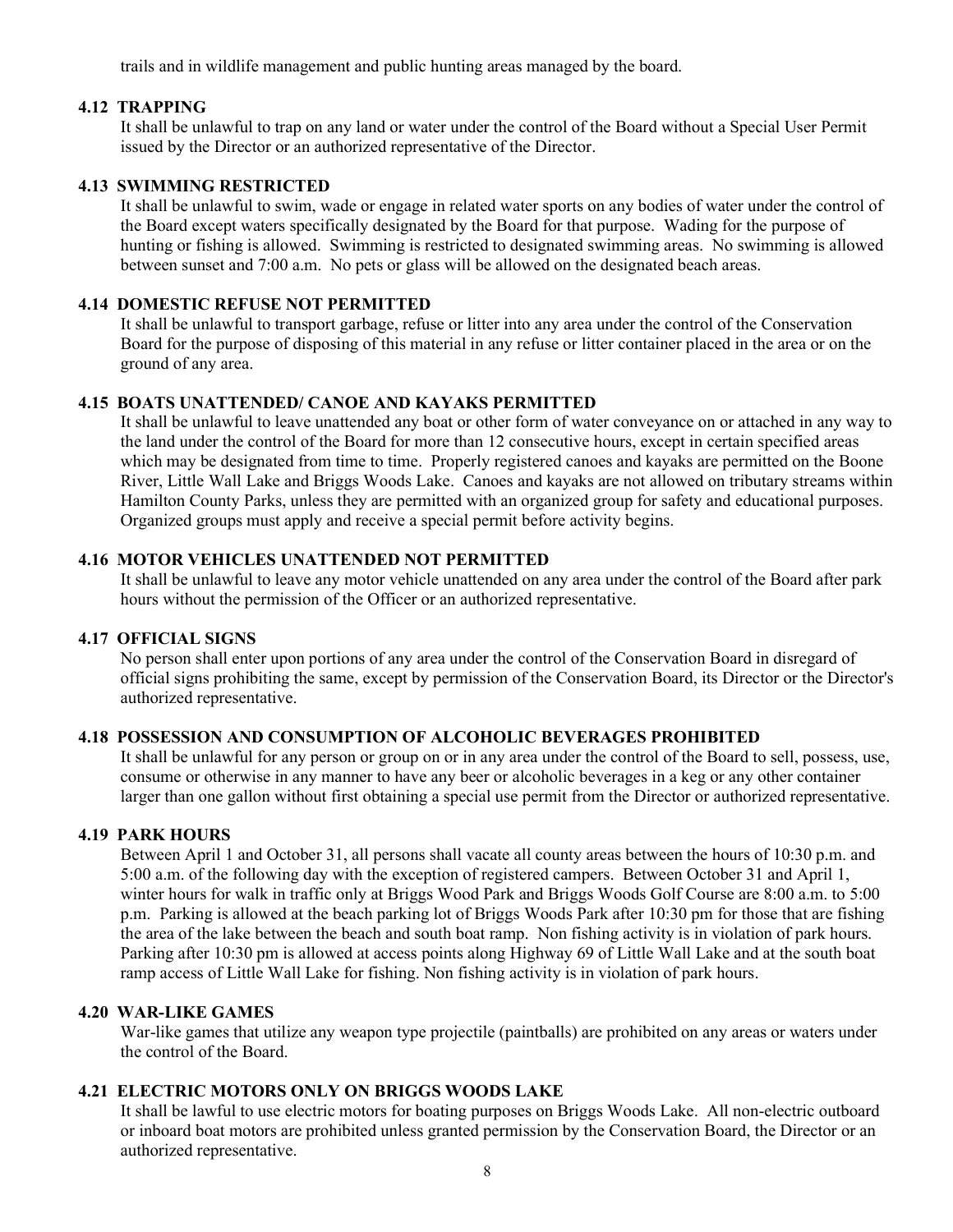## 4.22 CAMPING

It shall be unlawful to camp or occupy a campsite on any campground under the control of the Board without observing the following rules:

- A. Campsites are occupied on a first come, first serve basis with the exception of designated sites set by Hamilton County Conservation Board. Reservation sites are considered officially reserved when the electronic process and payment has been completed.
- B. Only one vehicle, other than the vehicle used to tow a camper or driving a motorhome, will be allowed for each registered camper.
- C. Campers must restore their campsite to the same approximate condition as existed when they found it.
- D. Campers must erect their camping equipment and camp at designated campsites only. In campgrounds where sites are not designated, the camper may camp any place within the campground, except in those portions where camping is expressly prohibited with official signs giving notice of this restriction.
- E. A campsite will not be considered occupied unless an official reservation is posted or a physical object such as vehicle, trailer, or tent is put on the campsite and the campsite is paid for. Camping rates apply to designated sites as posted.
- F. Each camping unit must register within 30 minutes of arrival to the campground. The individual registering for that camping unit will be responsible for the actions of all individuals in their camping party, including all visitors to their campsite.
- G. No camping equipment of any kind may remain in a campground more than 14 days out of any 21-day period. After 14 days, campers must leave the parks for at least 3 full days before returning. Upon request, campers actively working for construction companies, on construction projects within the area of the park my stay in the park longer than 14 days, but must move the camping unit every 14 days. Discretion will be determined by the Park Officer or Executive Director.
- H. Following the first night after camping equipment has been placed on a camp site, the camping equipment shall not be left unattended for more than 24 hours without the permission of the Officer. Unattended camping equipment which is not removed in the prescribed time limit will be subject to impoundment. Camping equipment impounded as a result of having violated the 24-hour limit set forth herein, shall be removed and stored at the expense of the owner. If the impounded items are not reclaimed within six months of its removal hereunder, said items will be considered abandoned and shall therefore be disposed of as prescribed by law.
- I. All registered campers must maintain quiet in the campground during the hours of 10:30 p.m. and 5:00 a.m. All visitors to the campgrounds must leave by 10:30 p.m.
- J. Only one camping unit is allowed per camp site.
- K. Dogs, cats or other pets shall not be left unattended without food or water for a 24-hour period. Pet waste must be picked up and disposed of properly at campsites or wherever the pet is walked within the park.
- L. Transporting firewood into the parks from another state is prohibited.
- M. No wading pools, water balloons or water features may be set up at the campsites.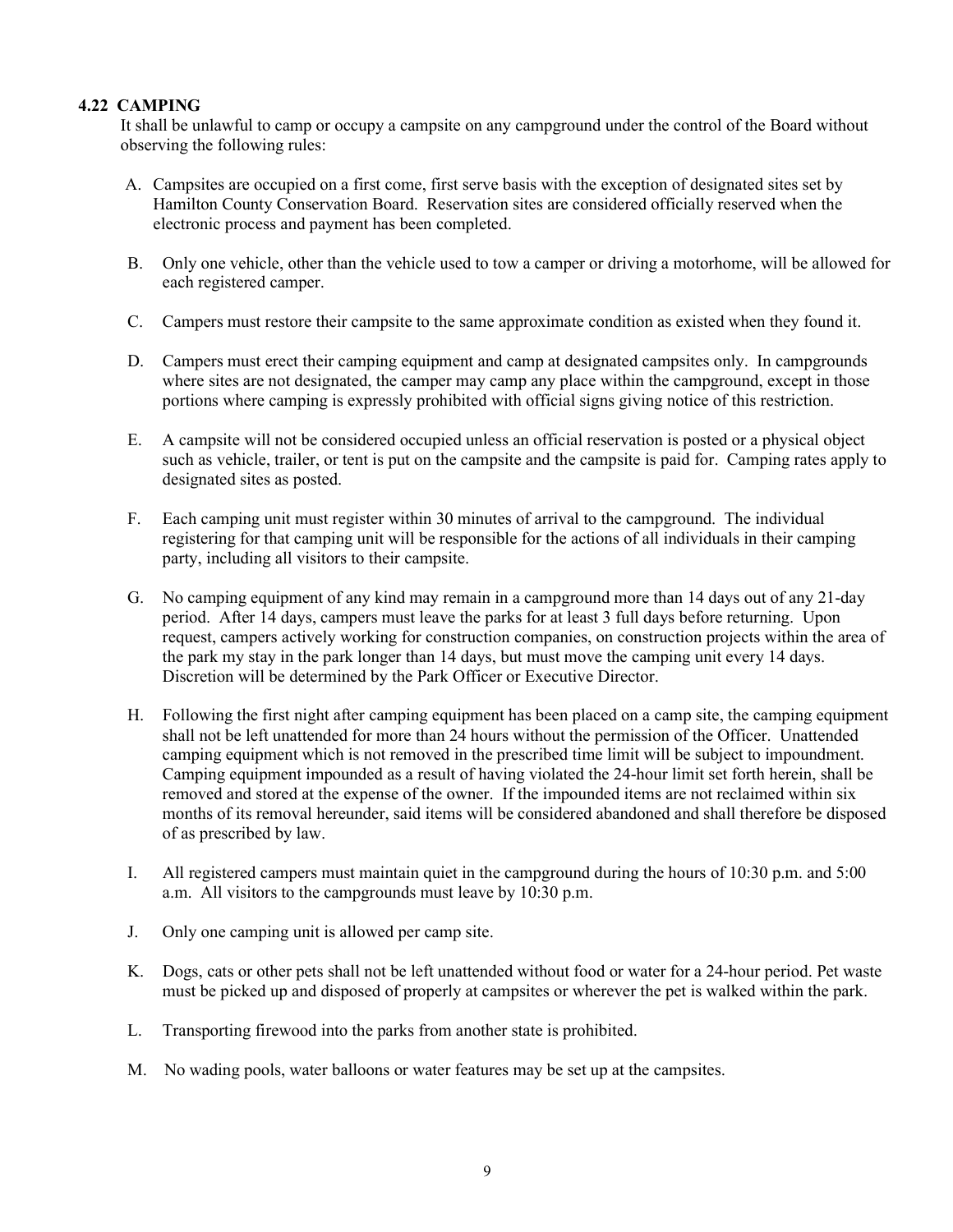#### 4.23 FISH LENGTH LIMITS

Hamilton County Conservation Board imposes a 15-inch length limit on walleyes in Briggs Woods Lake. All other related fish length limits and possession limits apply and are subject to State of Iowa code 481A.67.

## CHAPTER V: HAMILTON COUNTY CONSERVATION BOARD

## SPECIFIC AREA RULES AND REGULATIONS

5.1 SCOPE These rules and regulations apply to specific parks and recreation areas.

#### 5.2 BRIGGS WOODS GOLF COURSE

- A. All persons must register at the clubhouse prior to teeing off.
- B. U.S.G.A. rules govern all play.
- C. Each player must have their own set of clubs.
- D. Practice chipping and putting shall be restricted to the practice putting green only.
- E. Only authorized vehicles will be allowed onto the golf course for either play, maintenance or emergency situations.
- F. No electric or gas driven carts or cars shall be permitted on greens, tees, collars or aprons.
- G. No golfer shall drive, chip or putt onto greens when the flag is removed by golfers or maintenance personnel.
- H. The golf season shall commence approximately on April 1 and end approximately on October 31 of each year dependent on weather conditions. The golf course may be all or partially closed during the golf season for extended periods of time due to weather and maintenance conditions. If closed, official signing will designate such and there shall be no play on closed areas of the golf course.
- I. Cross country skiing and sledding will be permitted in designated areas during designated times. All such activities must stay off golf course greens.
- J. All golf carts or cars brought to the course shall pay a user fee.
- K. Persons renting a golf cart must be at least 18 years of age and must sign a rental agreement. A credit card or driver's license will be held until cart return.
- L. No person under the age of 14 years shall be allowed to operate motorized golf carts on the course. Persons between the age of 14 and 16 years must be accompanied by a person 18 years of age or older. Any exception to this rule must have the written permission of the Golf Course Superintendent or an authorized representative.
- M. At no time will more than four golfers be allowed in a group, including best shot competition. Exception to this rule can be made by the golf course superintendent, or director of golf, for a specific golf course sponsored event.
- N. On weekends and holidays, no one under the age of 14 years shall play unless accompanied by an adult.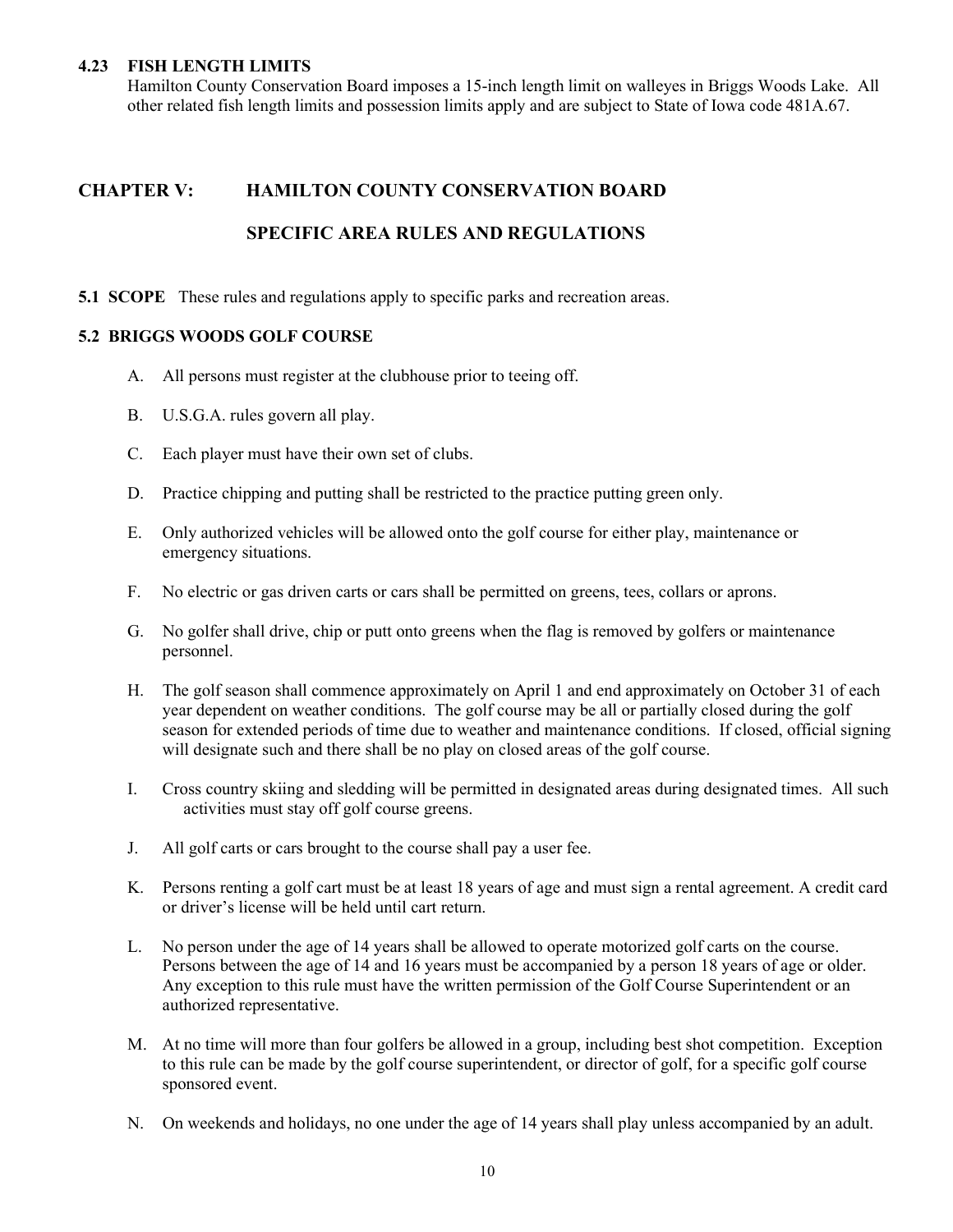- O. Following the completion of a round, golfers must re-register in the clubhouse before starting another round. Exception to this regulation is when a golfer is going from hole #9 to tee #10.
- P. Permission from the clubhouse attendant must be received to start on tee #10. Players coming up on #9 have the right-of-way to #10. There are no exceptions to this rule.
- Q. Excessive operation of golf cars or carts, other than that necessary to play the game of golf, will not be permitted.
- R. Only two golf cars or carts are allowed per foursome and one golf car or cart per twosome.
- S. Holes are to be played in succession. No skipping around.
- T. Pop and beer cans in golf course trash receptacles and on the course grounds are the property of the Hamilton County Conservation Department. Removal of cans by unauthorized persons may result in eviction or expulsion from the course.
- U. No personal beverages either non-alcohol or alcohol shall be brought onto the golf course. All such beverages shall only be purchased through the clubhouse are allowed on the golf course.
- V. Coolers and beverages are provided through clubhouse.
- W. Personal property left in golf carts or in cart storage sheds is the responsibility of the owner. Hamilton County Conservation may not be held responsible for loss or damage to personal times left unattended.
- X. Any infraction of these rules and regulations is cause for eviction or expulsion from the area.

## 5.3 GORDONS' MARSH YOUNG HUNTER EDUCATION AREA

- A. The general public (those without a special use permit) cannot use the Young Hunter Education Area during September 1 - January 31.
- B. The general public can access (foot traffic only) the State area.
- C. Anyone hunting in the young hunter education areas must have obtained a special use permit from the county conservation office prior to engaging in that activity.
- D. The special use permit is non-transferable.
- E. The permit must be displayed in the permit holder's vehicle and be visible from the outside of the vehicle during the time they are using the area.
- F. A maximum of four persons are allowed per permit. A minimum of two persons (one adult and one youth). Youth must be 15 years and under. Adult must be 21 years or older.
- G. All adults attending youth on the Young Hunter Education Area must be licensed to hunt.
- H. Both the adult and the youth can carry guns.
- I. The youth does not have to have a hunting license.
- J. The youth does not have to have taken Hunter Safety.
- K. One limit of game can be taken if the youth is not licensed to hunt.